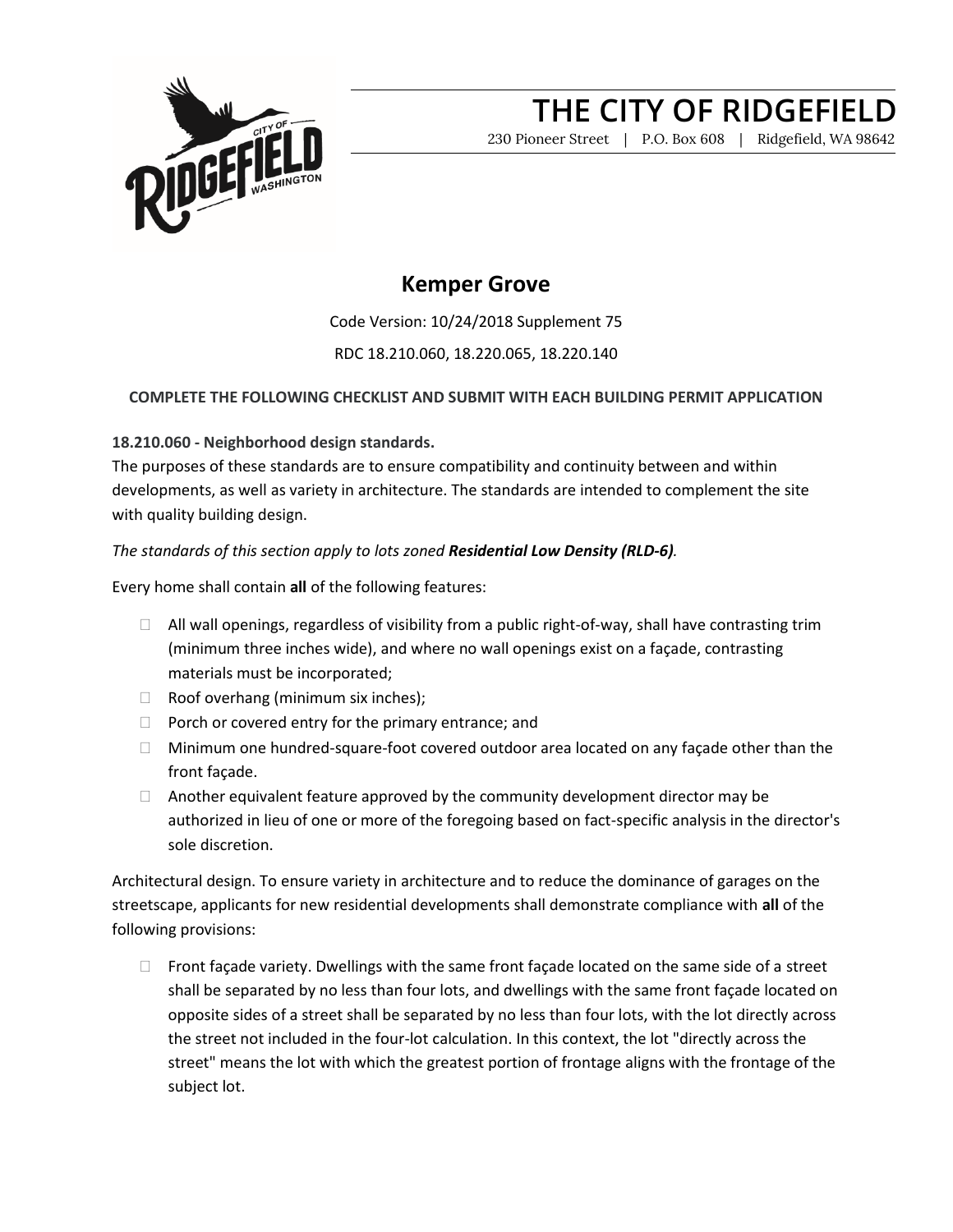

230 Pioneer Street | P.O. Box 608 | Ridgefield, WA 98642

- Front façade features. Every front façade shall contain **a minimum of three** elements from the lists below to include **a minimum of one** element from the structural elements list and **at least one** element from the decorative elements list:
	- Structural elements:
		- Porches
		- Dormers
		- Gables
		- □ Hipped/pitched roof
		- Bay window
		- $\Box$  Cupolas/towers
		- □ Sixteen-inch offset
		- $\Box$  Balconies
		- $\Box$  Unique roofline via orientations (structure, pitch, etc.)
		- □ Vertical breaks/horizontal walls
	- Decorative elements:
		- Decorative garage doors
		- □ Pillars/posts
		- Decorative finish
		- $\Box$  Contrasting materials
		- □ Brick/rock accents
		- □ Variable siding materials
		- □ Shutters
		- $\neg$  Plan reversal
		- $\Box$  Other architectural elements, other than color, glass or lighting, including varying texture and materials within the same building, or massing, or window voids.
- $\Box$  Housing within the same development that faces across a public or private street or right-of-way shall be the same type, i.e., single-family attached facing single-family attached or townhouses facing townhouses.
- $\Box$  Where houses are served by alleys, all garages and on-site parking shall be accessible from the alley and the facade of the house facing the public street shall be designed as the front of the house including, but not limited to, a primary building entrance consisting of inward swinging door(s), porch(es), window(s) and pathway(s) to the public sidewalks.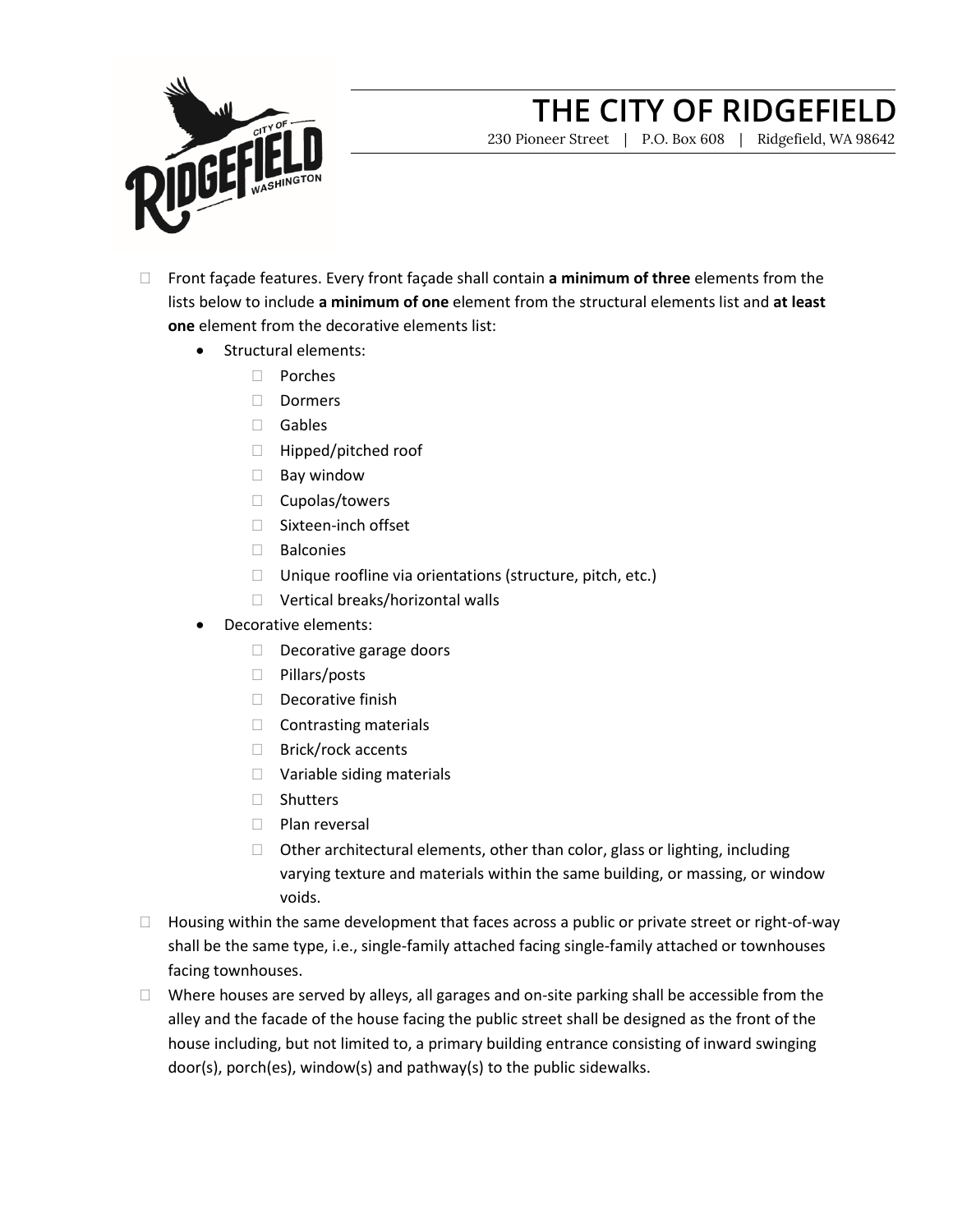

230 Pioneer Street | P.O. Box 608 | Ridgefield, WA 98642

### **18.220.065 – Architectural design standards**

*The standards of this section apply to non-townhouse lots zoned Residential Medium Density (RMD-16).*

Exterior materials.

 $\Box$  Building exteriors shall be constructed from quality and durable materials such as stone, brick, wooden lap siding, fiber cement siding, or similar materials. Insubstantial materials, such as fiberglass, and materials such as mirrored glass, corrugated siding, exposed concrete block, and plywood or T-111 siding are not permitted.

Façade standards. All houses shall feature at least three of the following design features:

- $\Box$  Windows and door treatments which embellish the façade, such as trim a minimum of two inches wide around the windows facing a public street;
- **Porches or covered entries;**
- Dormers;
- $\Box$  Fascia boards at least six inches wide;
- $\Box$  Bay windows;
- $\Box$  Cupolas or towers;
- $\Box$  Pillars or posts;
- $\Box$  Eaves with a minimum six-inch projection;
- **Balconies**;
- Decorative patterns on exterior finish (e.g., scales/shingles, wainscoting, ornamentation);
- $\Box$  Use of contrasting materials, such as brick or stone, on a minimum of 25 percent of the façade;
- $\Box$  Other architectural elements, other than color, glass or lighting, including varying texture and materials within the same building, or massing, window voids, trellis or arcade, or other elements approved by the Director.

### Large buildings.

 $\Box$  Large buildings shall be broken into smaller components to reflect the character and scale of the surrounding neighborhood through repetition of roof lines, patterns of door and window placement, and use of characteristic entry features.

### Long facades.

 $\Box$  Continuous building facades longer than fifty fee which face the street or low density residential zones shall incorporate modifications to the vertical plan of the façade. The façade shall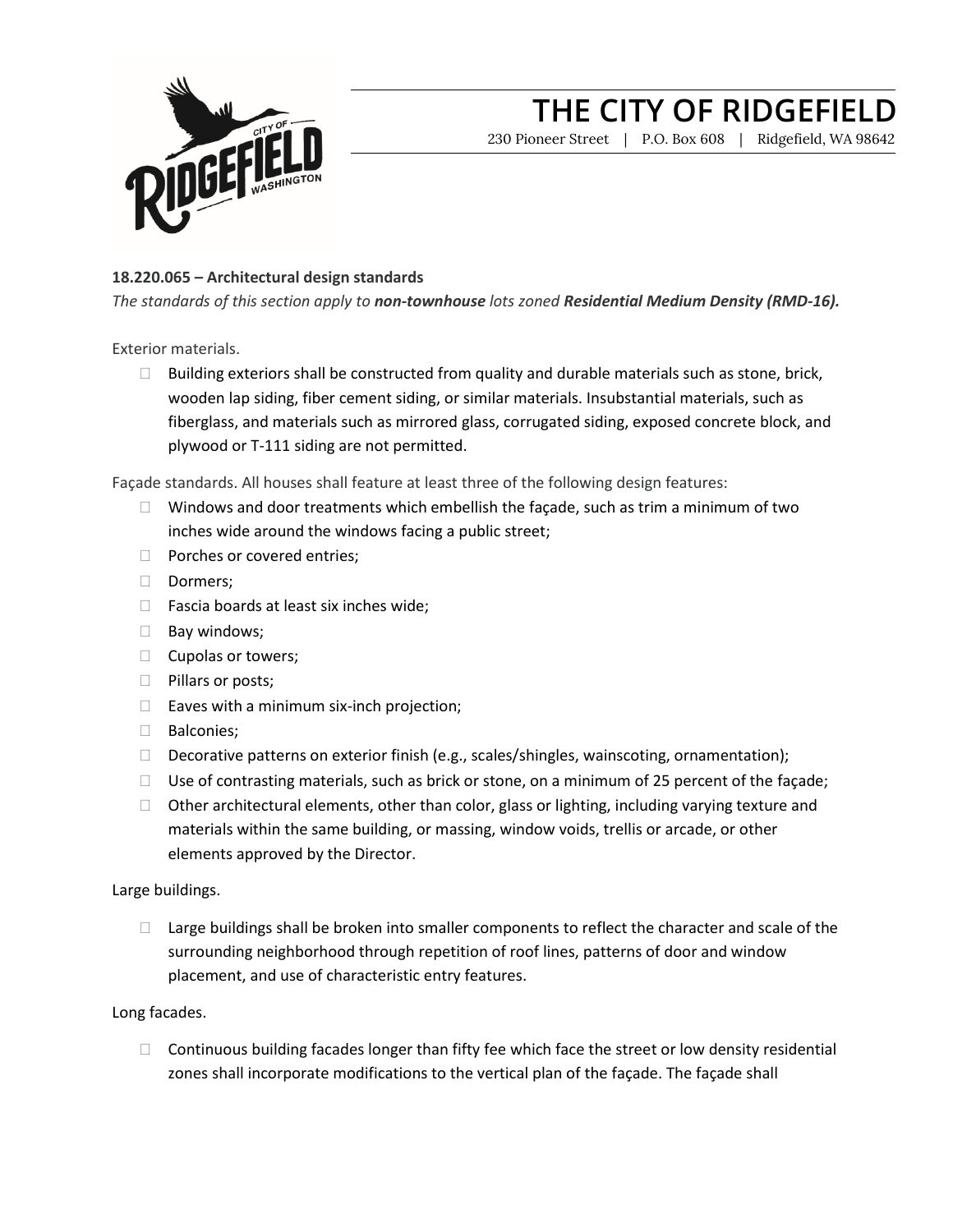

230 Pioneer Street | P.O. Box 608 | Ridgefield, WA 98642

incorporate building elements such as embellished entrances, courtyards, bays, balconies, and other architectural elements to visually divide the façade every 30 feet or less.

Blank walls. Blank walls shall be articulated in one or more of the following ways:

- $\Box$  Installing a vertical trellis in front of the wall with climbing vines or planting materials;
- $\Box$  Providing a landscaped planting bed a minimum of five feet wide in front of the wall with plant materials that can obscure at least 50 percent of the wall's surface within three years;
- $\Box$  Providing texture or artwork (mosaic, mural, sculpture, relief, etc.) over the blank wall surface;
- $\Box$  Other equivalent method that provides for enhancement of the wall.

Rooflines. Buildings shall avoid straight, unvaried rooflines exceeding sixty lineal feet and shall employ such as various elevations, gables, dormers, and chimneys. Roofline variation shall be achieved using one or more of the following methods:

- □ Vertical offset in ridgeline;
- $\Box$  Horizontal offset in ridgeline;
- □ Variations in roof pitch;
- Gables;
- Dormers;
- $\Box$  Decorative cornices and rooflines (e.g., for flat roofs).

### Garages.

 $\Box$  Garages or carports either detached from or attached to the main structure shall not protrude beyond the primary building façade.

### **18.220.140 – Special provisions for townhouse developments.**

*The standards of this section apply to townhouse lots zoned Residential Medium Density (RMD-16).*

The following design standards shall apply for townhouses:

- $\Box$  No more than four townhouses shall be allowed in a single building.
- $\Box$  In single-family attached residential developments, no building consisting of two or more townhouses may have the same front façade as any other building within two hundred linear feet, on either side of the street, as measured from the nearest point of the subject property lines.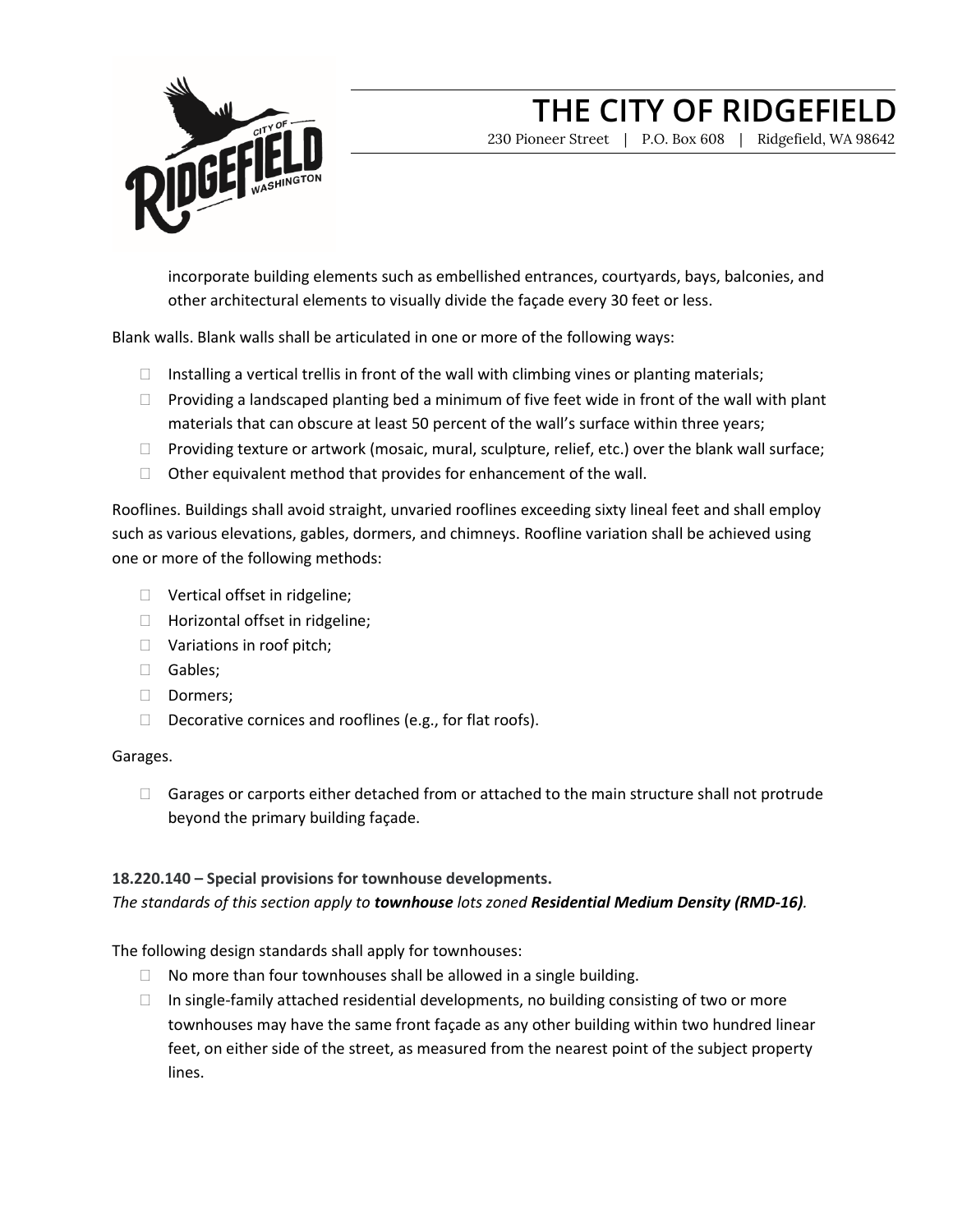

230 Pioneer Street | P.O. Box 608 | Ridgefield, WA 98642

- $\Box$  If a rear facade is visible from a public right-of-way and there is not a buildable lot fully between the nearest point of the rear property line of the subject property and the nearest point of a public right-of-way or private street, the rear facade of the subject dwelling shall also comply with the façade standards.
- $\Box$  Facades shall be substantially different beyond simple mirrored plans, garage or window relocation, and shall include combinations of architectural variety such as: front porches, dormers, gables, bay windows, hipped or pitched roofs, or orientation of the primary roofline.
- Each dwelling unit must incorporate **at least three** of the following design features. **At least two** of these features shall be substantially different from the features on abutting units.
	- $\Box$  Windows and door treatments which embellish the facade, such as trim a minimum of two inches wide around the windows facing a public street
	- $\Box$  Porches or covered entries
	- Dormers
	- $\Box$  Fascia boards at least six inches wide
	- $\Box$  Bay windows
	- $\Box$  Cupolas or towers
	- □ Pillars or posts
	- $\Box$  Eaves, with a minimum six-inch projection
	- Balconies
	- $\Box$  Decorative patterns on exterior finish (e.g., scales/shingles, wainscoting, ornamentation, and similar features)
	- $\Box$  Use of contrasting materials, such as brick or stone, on a minimum of twenty-five percent of the facade
	- $\Box$  Other architectural elements, other than color, glass or lighting, including varying texture and materials within the same building, or massing, window voids, trellis or arcade, or other elements the Director finds compatible with the residential character of the zone.

The following shall apply for townhouse garages:

 $\Box$  No more than forty percent, as measured in square feet, of the wall area of the front elevation of an individual townhouse unit facing a public right-of-way shall be dedicated to garage door space.